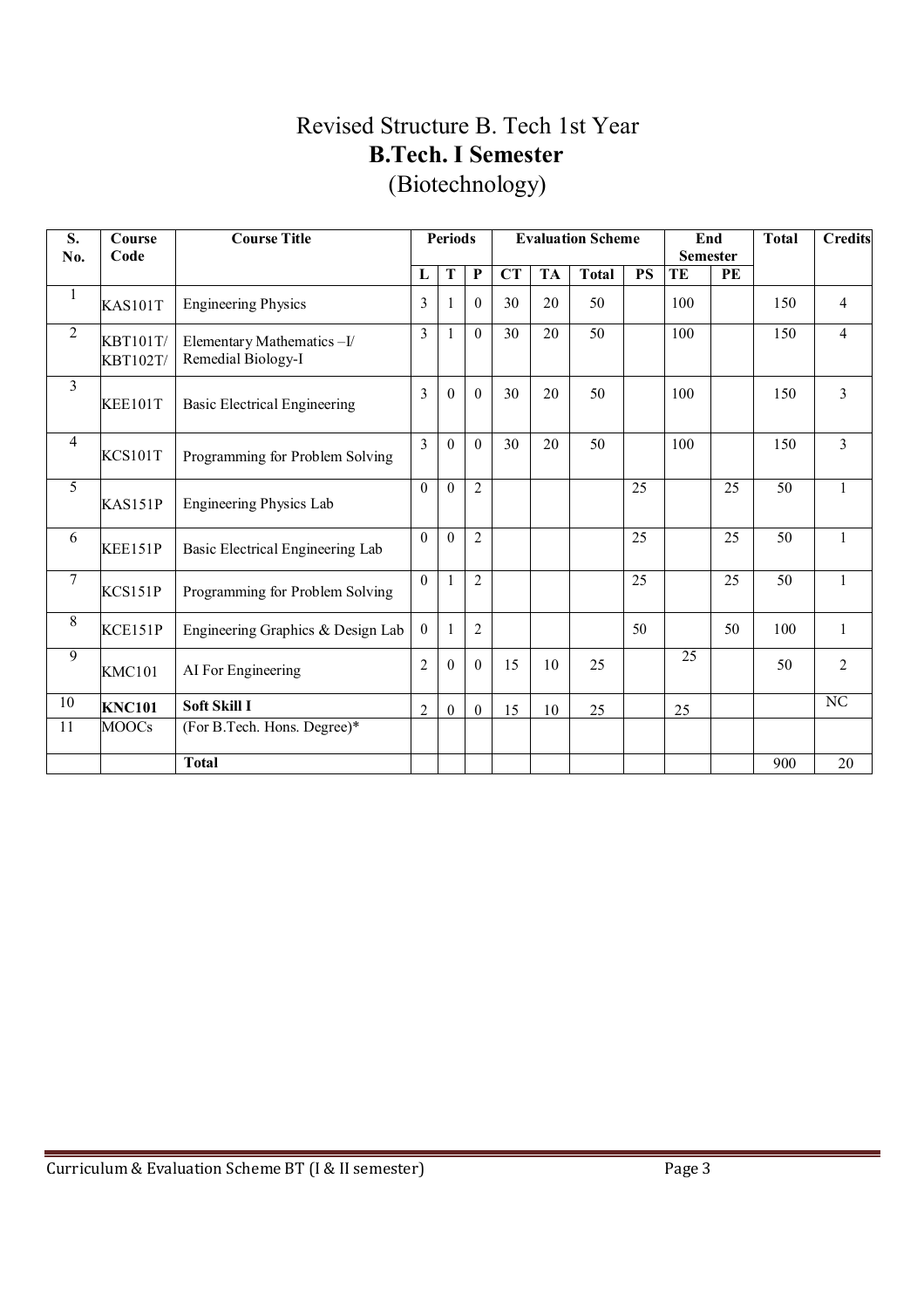# **B.Tech 1st Year I Semester Syllabus**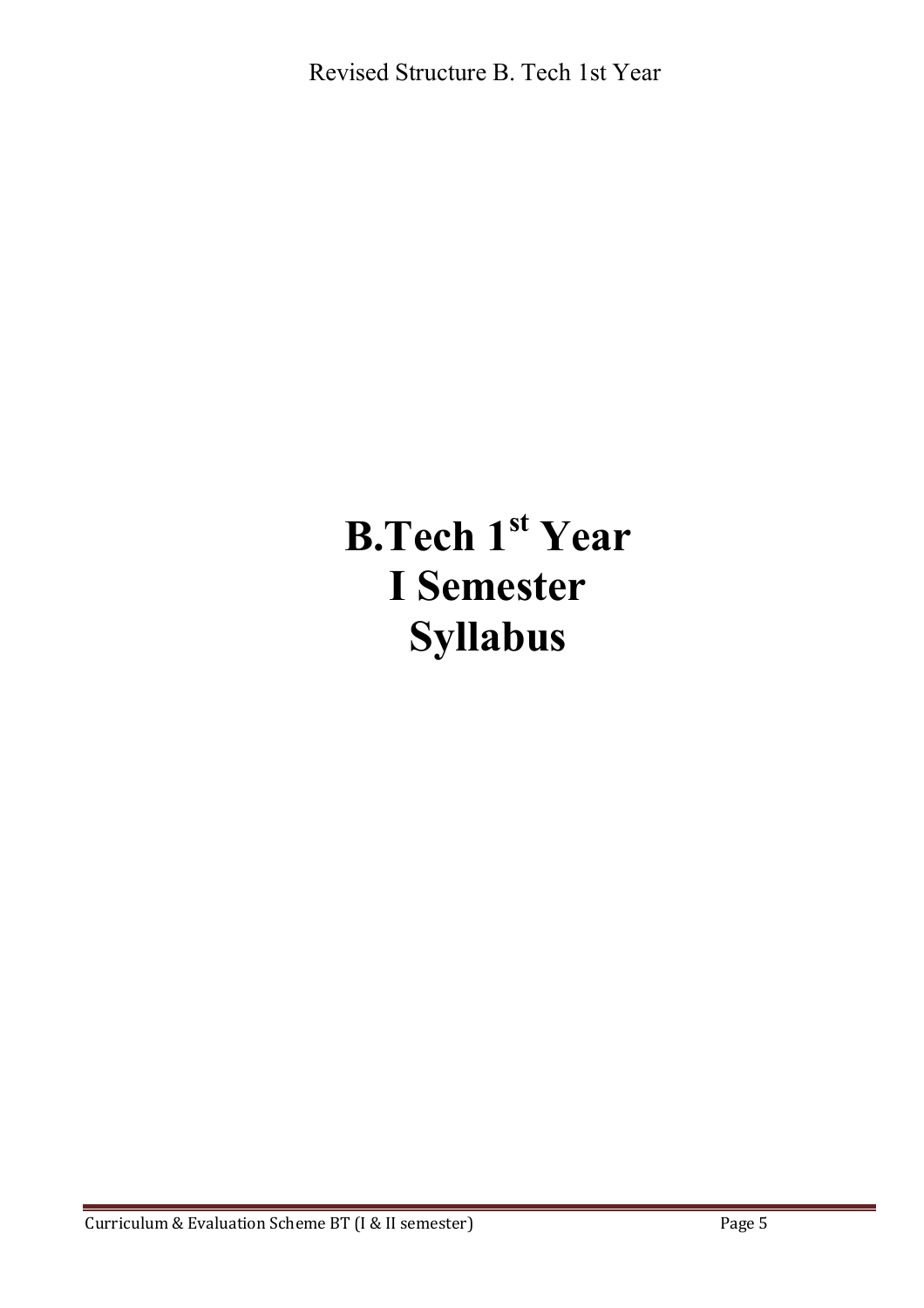| <b>KAS-101T</b> | <b>ENGINEERING PHYSICS</b> | 3L:1T:0P | redits' |
|-----------------|----------------------------|----------|---------|
| <b>KAS-201T</b> |                            |          |         |

| Unit         | <b>Topics</b>                                                                                                                                | Lectures |
|--------------|----------------------------------------------------------------------------------------------------------------------------------------------|----------|
| I            | Relativistic Mechanics: Frame of reference, Inertial & non-inertial frames,                                                                  | 8        |
|              | Galilean transformations, Michelson- Morley experiment, Postulates of                                                                        |          |
|              | special theory of relativity, Lorentz transformations, Length contraction,                                                                   |          |
|              | Time dilation, Velocity addition theorem, Variation of mass with velocity,                                                                   |          |
|              | Einstein"s mass energy relation, Relativistic relation between energy and                                                                    |          |
|              | momentum, Massless particle.                                                                                                                 |          |
| $\mathbf{I}$ | Electromagnetic Field Theory: Continuity equation for current density,                                                                       | $\,8\,$  |
|              | Displacement current, Modifying equation for the curl of magnetic field to                                                                   |          |
|              | satisfy continuity equation, Maxwell"s equations in vacuum and in non                                                                        |          |
|              | conducting medium, Energy in an electromagnetic field, Poynting vector and                                                                   |          |
|              | Poynting theorem, Plane electromagnetic waves in vacuum and their transverse                                                                 |          |
|              | nature. Relation between electric and magnetic fields of an electromagnetic                                                                  |          |
|              | wave, Energy and momentum carried by electromagnetic waves, Resultant                                                                        |          |
|              | pressure, Skin depth.                                                                                                                        | 8        |
| III          | Quantum Mechanics: Black body radiation, Stefan's law, Wien's law,                                                                           |          |
|              | Rayleigh-Jeans law and Planck''s law, Wave particle duality, Matter<br>waves, Time-dependent and time-independent Schrodinger wave equation, |          |
|              | Born interpretation of wave function, Solution to stationary state                                                                           |          |
|              | Schrodinger wave equation for one-Dimensional particle in a box, Compton                                                                     |          |
|              | effect.                                                                                                                                      |          |
| IV           | Wave Optics: Coherent sources, Interference in uniform and wedge                                                                             | 8        |
|              | shaped thin films, Necessity of extended sources, Newton's Rings and                                                                         |          |
|              | its applications. Fraunhoffer diffraction at single slit and at double slit,                                                                 |          |
|              | absent spectra, Diffraction grating, Spectra with grating, Dispersive                                                                        |          |
|              | power, Resolving power of grating, Rayleigh''s criterion of resolution,                                                                      |          |
|              | Resolving power of grating.                                                                                                                  |          |
| V            | Fibre Optics & Laser:<br>Optics: Introduction<br>fibre<br>to<br>optics,                                                                      | 8        |
|              | Acceptance<br>Numerical<br>aperture, Normalized frequency,<br>angle,                                                                         |          |
|              | Classification of fibre, Attenuation and Dispersion in optical fibres. Laser:                                                                |          |
|              | Absorption of radiation, Spontaneous and stimulated emission of                                                                              |          |
|              | radiation, Einstein's coefficients, Population inversion, Various levels of                                                                  |          |
|              | Laser, Ruby Laser, He-Ne Laser, Laser applications.                                                                                          |          |
|              | Reference Rooks <sup>,</sup>                                                                                                                 |          |

**Reference** 

- 1. Concepts of Modern Physics Aurthur Beiser (McGraw Hill)
- 2. Introduction to Special Theory of Relativity- Robert Resnick (Wiley)
- 3. Optics Brijlal & Subramanian (S. Chand)
- 4. Engineering Physics: Theory and Practical- Katiyar and Pandey (Wiley India)
- 5. Applied Physics for Engineers- Neeraj Mehta (PHI Learning, New)
- 6. Engineering Physics-Malik HK and Singh AK (McGrawHill)

**Course Outcomes: At the end of this course students will demonstrate the ability to:** 

1. To solve the classical and wave mechanics problems

- 2. To develop the understanding of laws of thermodynamics and their application in various processes
- 3. To formulate and solve the engineering problems on Electromagnetism & Electromagnetic Field Theory
- 4. To aware of limits of classical physics & to apply the ideas in solving the problems in their parent streams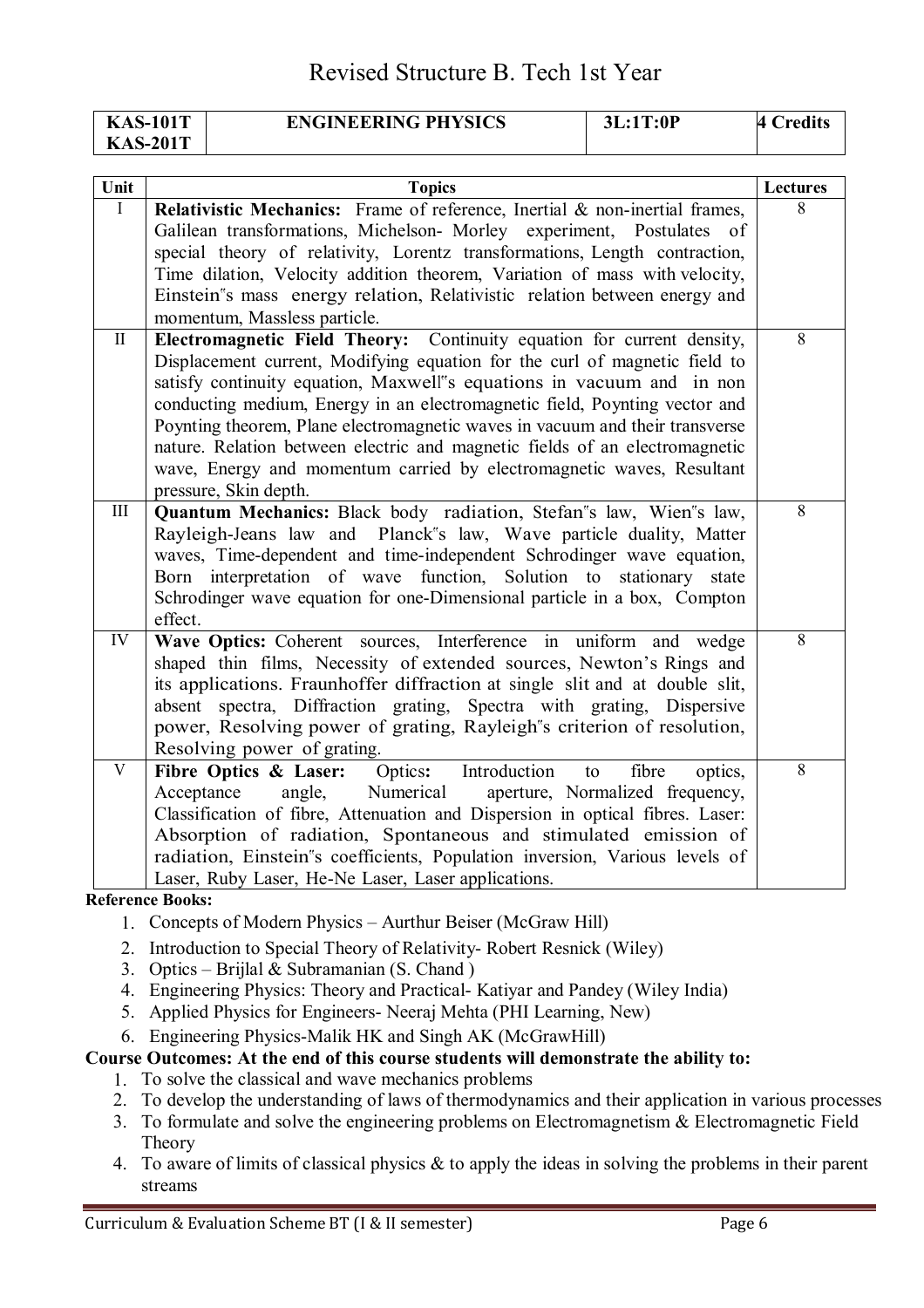| <b>KAS-102T</b> | <b>ENGINEERRING CHEMISTRY</b> | 3L:1T:0P | 4 Credits |
|-----------------|-------------------------------|----------|-----------|
| <b>KAS-202T</b> |                               |          |           |

| Unit      | <b>Topics</b>                                                                                                                                                                                                                                                                                                                                     | <b>Lectures</b> |
|-----------|---------------------------------------------------------------------------------------------------------------------------------------------------------------------------------------------------------------------------------------------------------------------------------------------------------------------------------------------------|-----------------|
| $\bf{I}$  | Atomic and Molecular Structure: Molecular orbital's of diatomic<br>molecules. Band theory of solids. Liquid crystal and its applications.<br>Point defects in solids. Structure and applications of Graphite and<br>Fullerenes. Concepts of Nano-materials and its application.                                                                   | 8               |
| $\rm{II}$ | Spectroscopic techniques and Applications: Elementary idea and simple<br>applications of Rotational, Vibrational, Ultraviolet& Visible and<br>Raman spectroscopy.                                                                                                                                                                                 | 8               |
| Ш         | <b>Electrochemistry:</b> Nernst Equation and application, relation of EMF with<br>thermodynamic functions ( $\Delta H$ , $\Delta F$ and $\Delta S$ ). Lead storage battery.<br>Corrosion; causes, effects and its prevention.<br><b>Phase Rule</b> and its application to water system.                                                           | 8               |
| IV        | Water Analysis; Hardness of water, Techniques for water softening (Lime-<br>soda, Zeolite, Ion exchange resin and Reverse osmosis method).<br>Fuels: classification of fuels, Analysis of coal, Determination of<br>calorific value (Bomb calorimeter and Dulong's methods).                                                                      | 8               |
| V         | Polymer; Basic concepts of polymer-Blend and composites, Conducting<br>and biodegradable polymers. Preparation and application of some<br>industrially important polymers (Buna-S, Buna-N, Neoprene, Nylon-6,<br>nylon-6,6 and Terylene). General methods of synthesis of organo metallic<br>compounds (Grignard reagent) and their applications. | 8               |

#### **Text Books:**

- 1. University Chemistry By B.H. Mahan
- 2. University Chemistry By C.N.R. Rao
- 3. Organic Chemistry By I.L. Finar
- 4. Physical Chemistry By S. Glasstone
- 5. Engineering Chemistry By S.S. Dara
- 6. Polymer Chemistry By Fre W., Billmeyer
- 7. Engineering Chemistry By Satya Prakash

#### **Course Outcomes: At the end of this course students will demonstrate the ability to**

- 1. Use of different analytical instruments.
- 2. Measure molecular/ system properties such as surface tension, viscosity, conductance of solution, chloride and iron content in water.
- 3. Measure hardness of water.
- 4. Estimate the rate constant of reaction.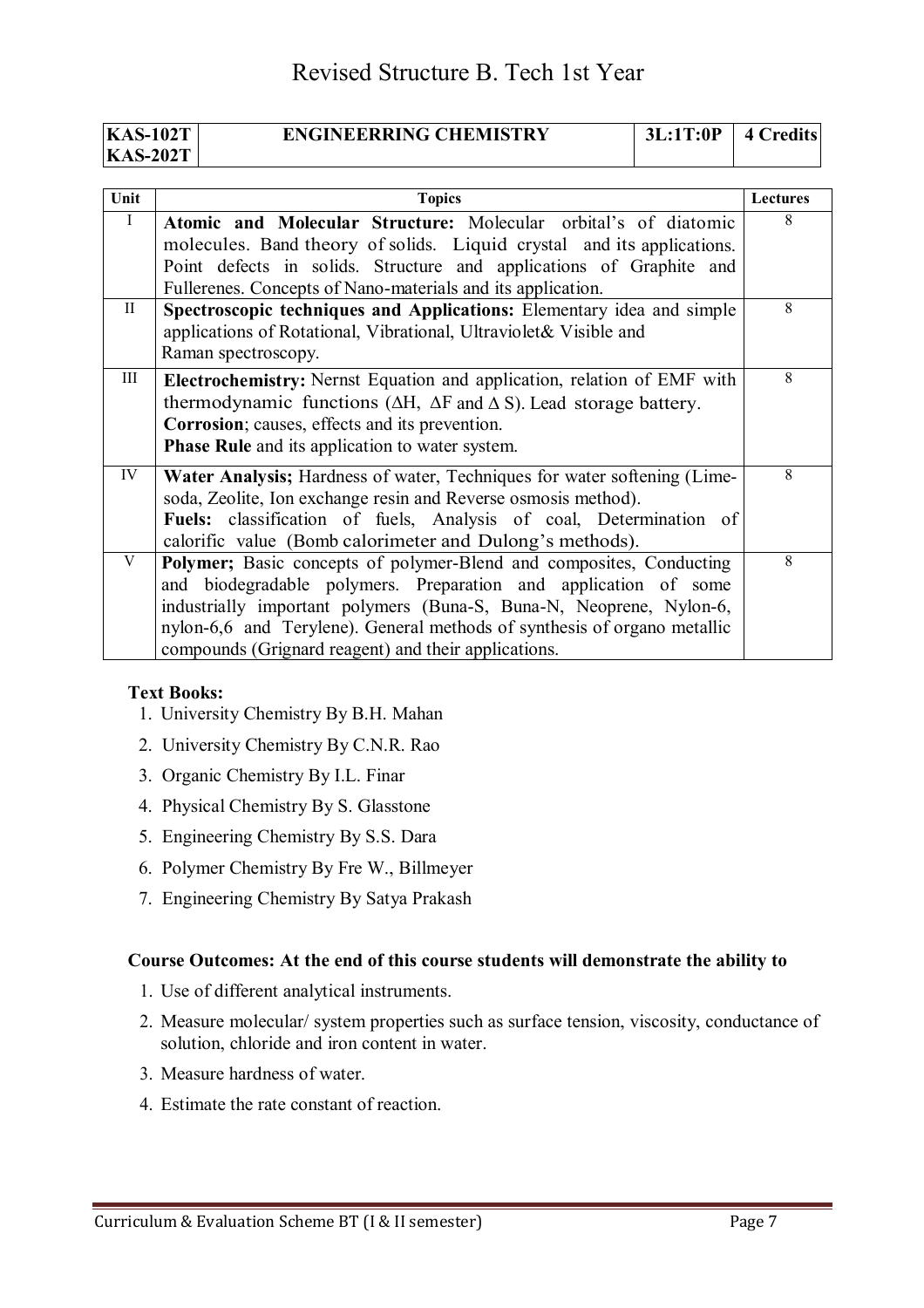## **B. TECH. FIRST YEAR COURSE (B. Tech. Bio-Technology Engineering) (Effective from the Session: 2020-21)**

| Subject Code            | <b>KBT 101T</b>                                                        |                            |                  |            |              |               |  |
|-------------------------|------------------------------------------------------------------------|----------------------------|------------------|------------|--------------|---------------|--|
| Category                | <b>Basic Science Course</b>                                            |                            |                  |            |              |               |  |
| <b>Subject Name</b>     |                                                                        | Elementary Mathematics - I |                  |            |              |               |  |
|                         |                                                                        | <b>Theory</b>              | <b>Sessional</b> |            |              | <b>Credit</b> |  |
| Scheme and Credits      | $L-T-P$                                                                | <b>Marks</b>               | <b>Test</b>      | Assig/Att. | <b>Total</b> |               |  |
|                         | $3 - 1 - 0$                                                            |                            | 30               | 20         | 150          |               |  |
| Pre-requisites (if any) | Knowledge of Intermediate Mathematics of UP Board or equivalent Board. |                            |                  |            |              |               |  |

## **Course Outcomes**:

The objective of this course is to familiarize the biotechnological engineers with techniques of Algebra, permutation and combinations, coordinate geometry, calculus and Differentiability and its applications in real world. It aims to equip the students with standard concepts and tools from intermediate to advanced level that will enable them to tackle more advanced level of mathematics and applications that they would find useful in their disciplines.

The students will learn:

- The effective mathematical tools of Algebra to solve the linear inequalities.
- The tools of permutation and combinations and its applications. Also concepts of sequence and Series are introduced.
- To apply concepts of coordinate geometry in engineering mathematics.
- The elementary concept of calculus using limits and derivatives.
- To deal with continuous and differentiable functions to identify the rate of change and its applications in real life Situations.

## **Elementary Mathematics - I**

#### **All India Council for Technical Education Mathematics Course (Bio-Technology)**

#### **Elementary Mathematics - I - 3L 1T 0P**

| <b>UNIT</b> | <b>Topic</b>                                                                                                                                                                                                                                                                                                                                                                                                                                                                     | Lectures |  |  |  |  |
|-------------|----------------------------------------------------------------------------------------------------------------------------------------------------------------------------------------------------------------------------------------------------------------------------------------------------------------------------------------------------------------------------------------------------------------------------------------------------------------------------------|----------|--|--|--|--|
|             | Algebra: Statement of Fundamental Theorem of Algebra, solution of quadratic<br>equations in the complex number system. Linear inequalities. Algebraic solutions<br>of linear inequalities in one variable and their representation on the number line.<br>Graphical solution of linear inequalities in two variables. Solution of system of                                                                                                                                      | 8        |  |  |  |  |
|             | linear inequalities in two variables-graphically                                                                                                                                                                                                                                                                                                                                                                                                                                 |          |  |  |  |  |
|             | Permutations & Combinations: Fundamental principle of counting. Factorial<br>$n(n!)$ . Permutations and combinations, derivation of formulae and their<br>connections, simple applications. Sequence and Series: Arithmetic progression (A.<br>P.). arithmetic mean (A.M.) Geometric progression (G.P.), general term of a G.P.,<br>sum of n terms of a G.P., geometric mean (G.M.), relation between A.M. and G.M.<br>Sum to n terms of the special series n, $n^2$ and $n^3$ . | 8        |  |  |  |  |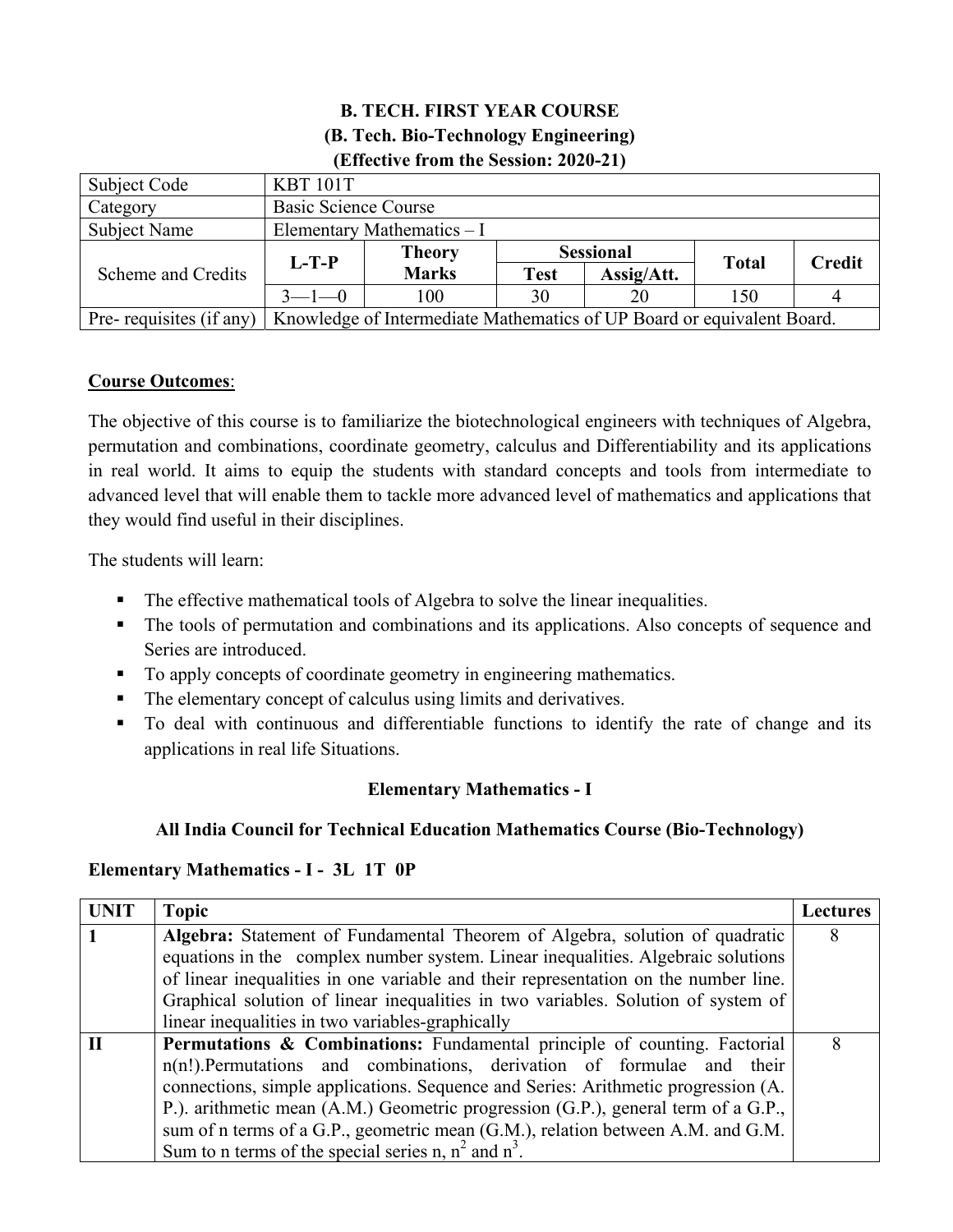| III          | Coordinate Geometry: Straight Lines: Brief recall of 2D from earlier classes.<br>Slope of a line and angle between two lines. Various forms of equations of a line:<br>parallel to axes, point-slope form, slope-intercept form, two point form, intercepts<br>form and normal form. General equation of a line. Distance of a point from a line.<br>Conic Sections: Sections of a cone: circle, ellipse, parabola, hyperbola, a point, a<br>straight line and pair of intersecting lines as a degenerated case of a conic section.<br>Standard equations and simple properties of parabola, ellipse and hyperbola.<br>Standard equation of a circle.<br>Introduction to Three -dimensional Geometry Coordinate axes and coordinate<br>planes in three dimensions. Coordinates of a point. Distance between two points<br>and section formula.                                      | 8 |
|--------------|-------------------------------------------------------------------------------------------------------------------------------------------------------------------------------------------------------------------------------------------------------------------------------------------------------------------------------------------------------------------------------------------------------------------------------------------------------------------------------------------------------------------------------------------------------------------------------------------------------------------------------------------------------------------------------------------------------------------------------------------------------------------------------------------------------------------------------------------------------------------------------------|---|
| IV           | Calculus: Limits and Derivatives: Derivative introduced as rate of change both as<br>that of distance function and geometrically, intuitive idea of limit. Definition of<br>derivative, relate it to slope of tangent of the curve, derivative of sum, difference,<br>product and quotient of functions. Derivatives of polynomial and trigonometric<br>functions.                                                                                                                                                                                                                                                                                                                                                                                                                                                                                                                  | 8 |
| $\mathbf{V}$ | Continuity and Differentiability: Continuity and differentiability, derivative of<br>composite functions, chain rule, derivatives of inverse trigonometric functions,<br>derivative of implicit function. Concept of exponential and logarithmic functions<br>and their derivative. Logarithmic differentiation. Derivative of functions expressed<br>in parametric forms. Second order derivatives. Rolle's and Lagrange's Mean Value<br>Theorems (without proof) and their geometric interpretations. Applications of<br>Derivatives: rate of change, increasing/decreasing functions, tangents & normals,<br>approximation, maxima and minima (first derivative test motivated geometrically<br>and second derivative test given as a provable tool). Simple problems (that<br>illustrate basic principles and understanding of the subject as well as real-life<br>situations). | 8 |

**Text Books:-** 

- 1. B. S. Grewal, Higher Engineering Mathematics, Khanna Publisher, 2005.
- 2. R. K. Jain & S. R. K. Iyenger , Advance Engineering Mathematics , Narosa Publishing -House, 2002.
- 3. Mathematics Textbook for Class XI, NCERT Publication
- 4. Mathematics Part I Textbook for Class XII, NCERT Publication
- 5. Mathematics Part II Textbook for Class XII, NCERT Publication

#### **Reference Books:-**

- 1. B. V. Ramana, Higher Engineering Mathematics, Tata McGraw-Hill Publishing Company Ltd., 2008.
- 2. E. Kreyszig, Advance Engineering Mathematics, John Wiley & Sons, 2005.
- 3. Advanced Modern Engineering Mathematics by Glyn james, Pearson Education
- 4. G.B Thomas, R L Finney, Calculus and Analytical Geometry, Ninth Edition Pearson, 2002.
- 5. Charles E Roberts Jr, Ordinary Differential Equations, Application, Model and Computing, CRC Press T&F Group.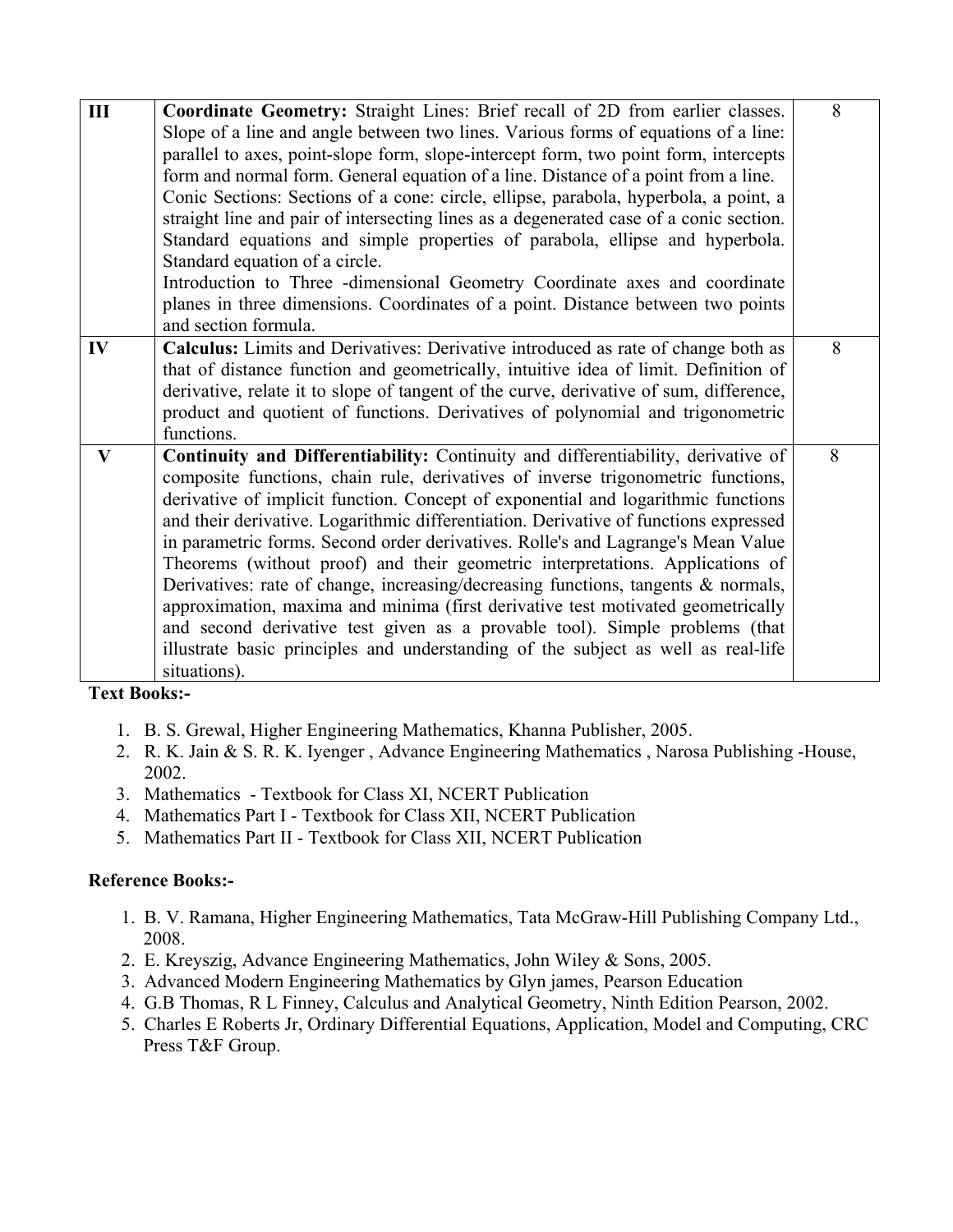## **COURSE OUTCOMES**

|                 | <b>Course Outcome (CO)</b>                                                                                                                                                                                                                                                                                                                                                                                                                                                                                                                                                       | Bloom's<br>Knowledge  |
|-----------------|----------------------------------------------------------------------------------------------------------------------------------------------------------------------------------------------------------------------------------------------------------------------------------------------------------------------------------------------------------------------------------------------------------------------------------------------------------------------------------------------------------------------------------------------------------------------------------|-----------------------|
|                 |                                                                                                                                                                                                                                                                                                                                                                                                                                                                                                                                                                                  | Level (KL)            |
|                 | At the end of this course, the students will be able to:                                                                                                                                                                                                                                                                                                                                                                                                                                                                                                                         |                       |
| CO <sub>1</sub> | Understand the concept of algebra for finding the solution of quadratic<br>equation in complex system, algebraic solution of linear inequalities in<br>one variable and create graphical solution of linear inequalities in two<br>variables                                                                                                                                                                                                                                                                                                                                     | $K_2$ , $K_5$ & $K_6$ |
| CO <sub>2</sub> | Understand the concept of permutation and Combination to create the<br>formulation and their connection and apply for evaluating sum and<br>means of AP and GP and some special series                                                                                                                                                                                                                                                                                                                                                                                           | $K_2, K_3 \& K_6$     |
| CO <sub>3</sub> | Remember the concept of two and three dimensional geometry to apply<br>to find conic section (circle, ellipse, parabola, hyperbola) and to<br>evaluate coordinate plane and distance between two points                                                                                                                                                                                                                                                                                                                                                                          | $K_1, K_3 \& K_5$     |
| CO <sub>4</sub> | Apply the concept of derivative to evaluate and analyze rate of change,<br>slope, derivative of polynomial and trigonometric function                                                                                                                                                                                                                                                                                                                                                                                                                                            | $K_3$ & $K_4$         |
| CO <sub>5</sub> | Remember the concept of derivative to evaluate derivative of composite<br>function, inverse trigonometric function, implicit, composite and<br>exponential functions and apply in Rolle's and Lagranges' theorems and<br>their application<br>$\mathbf{r}$ $\mathbf{r}$ $\mathbf{r}$ $\mathbf{r}$ $\mathbf{r}$ $\mathbf{r}$ $\mathbf{r}$ $\mathbf{r}$ $\mathbf{r}$ $\mathbf{r}$ $\mathbf{r}$ $\mathbf{r}$ $\mathbf{r}$ $\mathbf{r}$ $\mathbf{r}$ $\mathbf{r}$ $\mathbf{r}$ $\mathbf{r}$ $\mathbf{r}$ $\mathbf{r}$ $\mathbf{r}$ $\mathbf{r}$ $\mathbf{r}$ $\mathbf{r}$ $\mathbf{$ | $K_1, K_3 & K_5$      |

 $K_1$  – Remember,  $K_2$  – Understand,  $K_3$  – Apply,  $K_4$  – Analyze,  $K_5$  – Evaluate,  $K_6$  – Create

#### **Evaluation methodology to be followed:**

The evaluation and assessment plan consists of the following components:

- a. Class attendance and participation in class discussions etc.
	- b. Quiz.
	- c. Tutorials and assignments.
	- d. Sessional examination.
	- e. Final examination.

#### **Award of Internal/External Marks:**

Assessment procedure will be as follows:

- 1. These will be comprehensive examinations held on-campus (Sessionals).
- 2. Quiz.

a. Quiz will be of type multiple choice, fill-in-the-blanks or match the columns.

- b. Quiz will be held periodically.
- 3. Tutorials and Assignments
- a. The assignments/home-work may be of multiple choice type or comprehensive type at least one assignment from each Module/Unit.
- b. The grades and detailed solutions of assignments (of both types) will be accessible after the submission deadline.
- 4. Final examinations.

 These will be comprehensive external examinations held on-campus or off campus (External examination) on dates fixed by the Dr. APJ Abdul Kalam Technical University, Lucknow.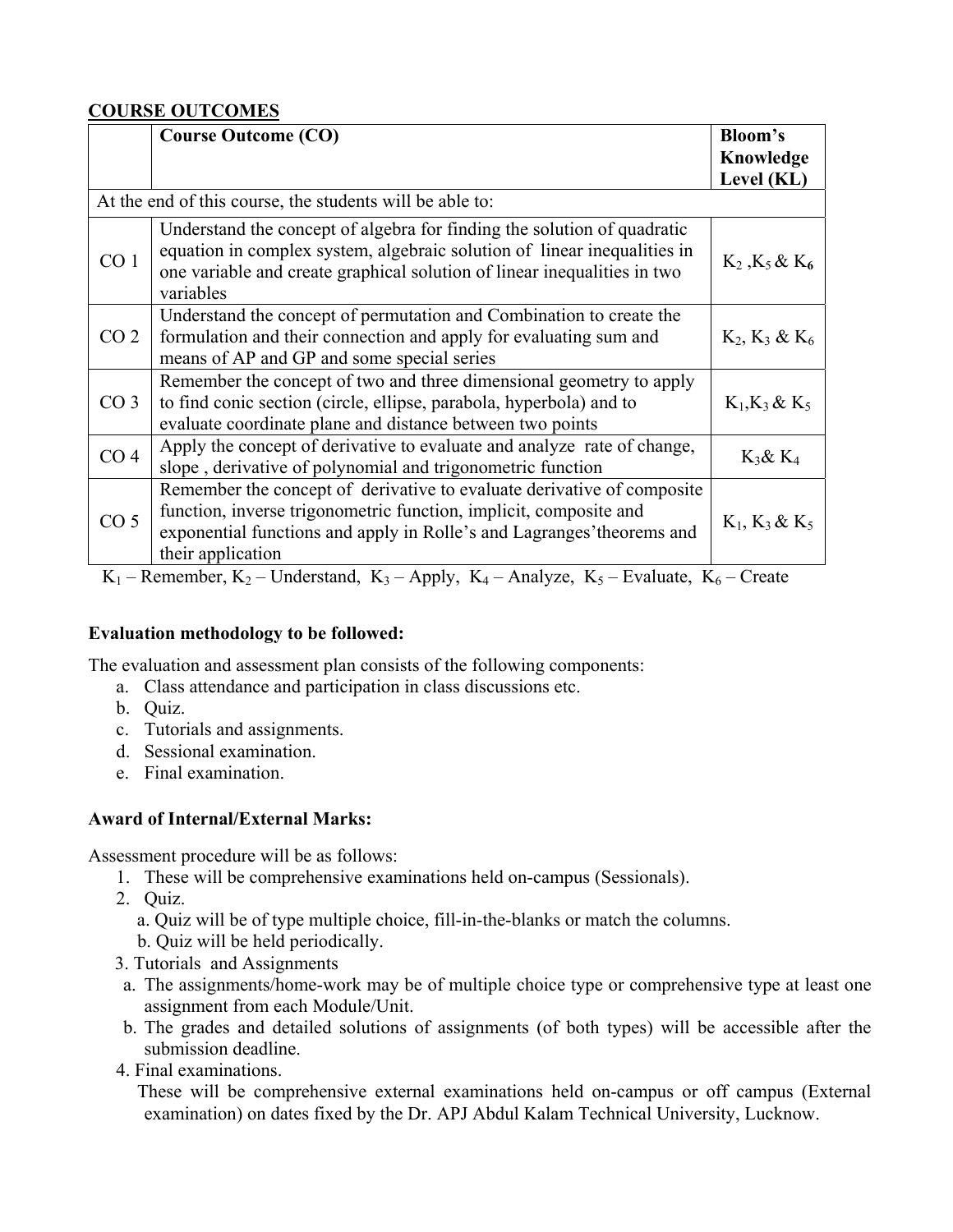| <b>KBT 102T</b> |          | REMEDIAL BIOLOGY I                                                                                                                                                                                                                                                                                | 3L:1T:0P | <b>4 Credits</b> |
|-----------------|----------|---------------------------------------------------------------------------------------------------------------------------------------------------------------------------------------------------------------------------------------------------------------------------------------------------|----------|------------------|
|                 |          |                                                                                                                                                                                                                                                                                                   |          |                  |
| Unit            |          | <b>Topics</b>                                                                                                                                                                                                                                                                                     |          | Lectures         |
| $\bf{I}$        |          | The cell concept, structure of prokaryotic, eukaryotic cells, plant cells and<br>animal cells, Structure and function of cell membrane, cell organelles and<br>their function. Structure and use of compound microscope, Macro and<br>micro molecules, Basic chemical constituents of living body |          | 8                |
| $\mathbf{I}$    |          | Tissues in animal and plants, Morphology, anatomy and functions of<br>different parts of plants: Root, stem, leaf, inflorescence, flower, fruit and<br>seed, Concepts of botanical garden, herbaria, zoological park and<br>museums.                                                              |          | 8                |
| III             |          | Classification of living organisms (Five kingdom classification, major<br>groups and principles of classification in each kingdom), Systematic and<br>binomial system of nomenclature, Concept of animal and plant<br>classification.                                                             |          | 8                |
| IV              | meiosis. | Concepts of alleles and genes, Mendelian Experiments, Cell cycle<br>(Elementary Idea), mitosis and meiosis, techniques to study mitosis and                                                                                                                                                       |          | 8                |
| V               |          | Plant Physiology: Concepts of diffusion, osmosis, imbibitions, Movement<br>of water, food, nutrients and gases, Photosynthesis, plant growth and<br>development.                                                                                                                                  |          | 8                |

#### **Text Books:-**

- 1. Biology-Textbook of Class XI, NCERT Publication
- 2. Biology-Textbook of Class XII, NCERT Publication

#### **Reference Books:-**

1. Biology by Peter H Raven, George b Johnson, Kenneth A., Mason, Jonathan Losos, Susan Singer (McGraw Hill Publication)

**Course Outcomes:** At the end of this course students will demonstrate the ability to:

|                 | <b>Course Outcome (CO)</b>                                           | Bloom's<br>Knowledge<br>Level (KL) |
|-----------------|----------------------------------------------------------------------|------------------------------------|
|                 | At the end of this course, the students will be able to:             |                                    |
| CO <sub>1</sub> | To understand the basics of living systems.                          | $K_2$ & $K_3$                      |
| CO <sub>2</sub> | To understand key common features of living organisms & its function | $K_1, K_3 \& K_5$                  |
| CO <sub>3</sub> | To know the anatomy and functions of cells                           | $K_2$ & $K_5$                      |
| CO <sub>4</sub> | To know the concepts of alleles and genes.                           | $K_3$                              |
| CO <sub>5</sub> | To understand the plant physiology                                   | $K_3 \& K_5$                       |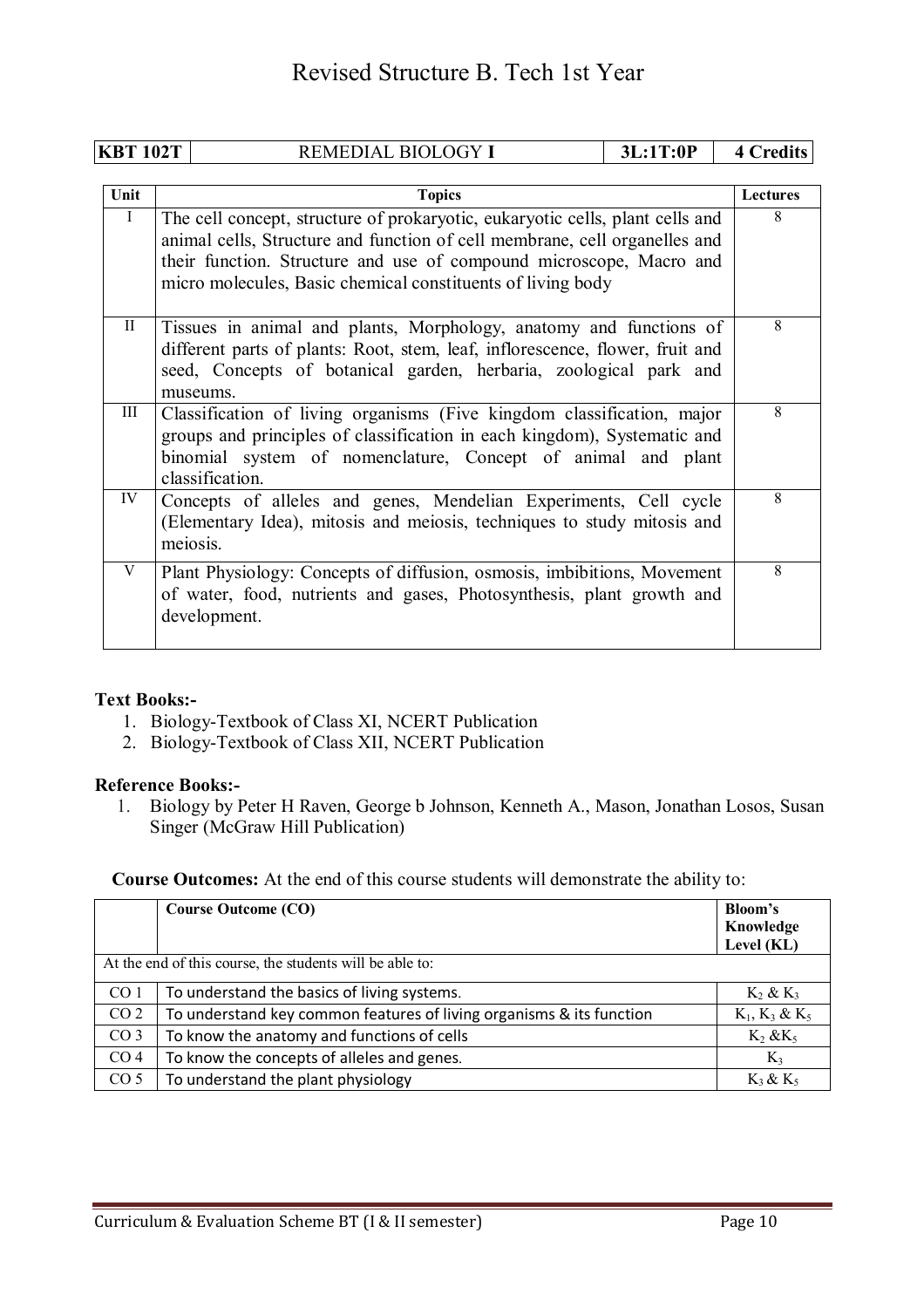#### **B. TECH. FIRST YEAR COURSE (B. Tech. Biotechnology Engineering) (Effective from the Session: 2020 -21)**

| Subject Code                     | <b>KBT 201T</b>                                                 |                                  |             |                  |              |               |  |  |  |
|----------------------------------|-----------------------------------------------------------------|----------------------------------|-------------|------------------|--------------|---------------|--|--|--|
| Category                         |                                                                 | <b>Basic Science Course</b>      |             |                  |              |               |  |  |  |
| <b>Subject Name</b>              |                                                                 | <b>Elementary Mathematics-II</b> |             |                  |              |               |  |  |  |
|                                  |                                                                 |                                  |             | <b>Sessional</b> |              |               |  |  |  |
| Scheme and Credits               | $L-T-P$                                                         | <b>Theory Marks</b>              | <b>Test</b> | Assig/Att.       | <b>Total</b> | <b>Credit</b> |  |  |  |
|                                  | $3 - 1 - 0$                                                     | 100                              | 30          | 20               | 150          | 4             |  |  |  |
| Pre-requisites (if               | Knowledge of Intermediate Mathematics of UP Board or Equivalent |                                  |             |                  |              |               |  |  |  |
| Board as well as RBT 103.<br>any |                                                                 |                                  |             |                  |              |               |  |  |  |

## **Course Outcomes:**

The objective of this course is to familiarize the Bio-Technological engineers with techniques in multivariate integrals, linear Differential Equations, vector calculus, three – dimensional geometry and probability. It aims to equip the students to deal with advanced level of mathematics and applications that would be essential for their disciplines.

The students will learn:

- The basic concepts of Integration to deal with real world problems.
- The tool of linear differential equations that are used in engineering problems.
- To deal with vector calculus that is required in Bio-technology engineers.
- To apply the concepts of three dimensional geometry in engineering.
- The concepts of probability in comprehensive manner.

#### **Elementary Mathematics-II**

#### **All India Council for Technical Education Mathematics Course (Bio-Technology)**

#### **Elementary Mathematics - II - 3L 1T 0P**

| <b>UNIT</b>  | <b>Topic</b>                                                                                      | <b>Lectures</b> |  |
|--------------|---------------------------------------------------------------------------------------------------|-----------------|--|
|              | Integrals: Integration as inverse process of differentiation. Integration of a variety            | 8               |  |
|              | of functions by substitution, by partial fractions and by parts, only simple integrals            |                 |  |
|              | of the type to be evaluated. Definite integrals as a limit of a sum, Fundamental                  |                 |  |
|              | Theorem of Calculus (without proof). Basic properties of definite integrals and                   |                 |  |
|              | evaluation of definite integrals. Applications of the Integrals: Applications in                  |                 |  |
|              | finding the area under simple curves, especially lines, areas<br><sub>of</sub>                    |                 |  |
|              | circles/parabolas/ellipses (in standard form only), area between the two above said               |                 |  |
|              | curves (the region should be clearly identifiable).                                               |                 |  |
| $\mathbf{I}$ | Differential Equations: Definition, order and degree, general and particular                      | 8               |  |
|              | solutions of a differential equation. Formation of differential equation whose                    |                 |  |
|              | general solution is given. Solution of differential equations by method of                        |                 |  |
|              | separation of variables, homogeneous differential equations of first order and first              |                 |  |
|              | degree. Solutions of linear differential equation of the type: $\frac{dy}{dx} + py = q$ , where p |                 |  |
|              | and q are functions of x.                                                                         |                 |  |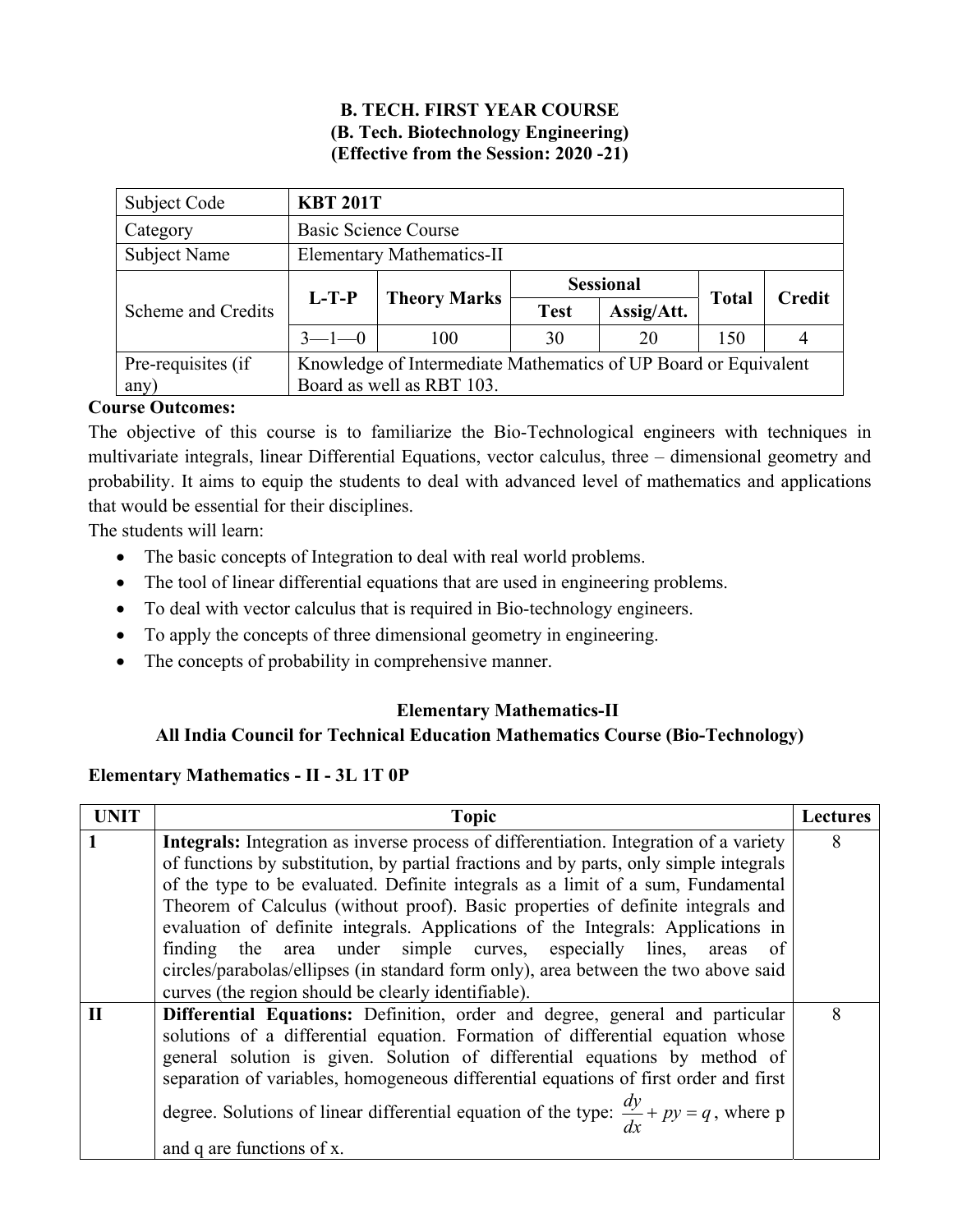| III | Vectors: Vectors and scalars, magnitude and direction of a vector. Direction               | 8 |
|-----|--------------------------------------------------------------------------------------------|---|
|     | cosines/ratios of vectors. Types of vectors (equal, unit, zero, parallel and collinear     |   |
|     | vectors), position vector of a point, negative of a vector, components of a vector,        |   |
|     | addition of vectors, multiplication of a vector by a scalar, position vector of a point    |   |
|     | dividing a line segment in a given ratio. Scalar (dot) product of vectors, projection      |   |
|     | of a vector on a line. Vector (cross) product of vectors.                                  |   |
| IV  | Three- Dimensional Geometry: Direction cosines/ ratios of a line joining two               | 8 |
|     | points. Cartesian equation of a line, coplanar lines, shortest distance between two        |   |
|     | lines. Cartesian equation of a plane, Angle between (a) two lines (b) two planes           |   |
|     | and (c) a line and a plane. Distance of a point from a plane.                              |   |
| V   | Probability: Random experiments: outcomes, sample spaces (set representation).             | 8 |
|     | Events: occurrence of events, 'not', 'and' and 'or' events, exhaustive events,             |   |
|     | mutually exclusive events Axiomatic (set theoretic) probability, connections with          |   |
|     | the theories of earlier classes. Probability of an event, probability of 'not', 'and' $\&$ |   |
|     | 'or' events. Multiplication theorem on probability. Conditional probability,               |   |
|     | independent events, total probability, Baye's theorem, Random variable and its             |   |
|     | probability distribution, mean and variance of haphazard variable. Repeated                |   |
|     | independent (Bernoulli) trials and Binomial distribution.                                  |   |

**Text Books:-** 

- 1. B. S. Grewal, Higher Engineering Mathematics, Khanna Publisher.
- 2. R. K. Jain & S. R. K. Iyenger , Advance Engineering Mathematics , Narosa Publishing –House.
- 3. Mathematics Textbook for Class XI, NCERT Publication
- 4. Mathematics Part I Textbook for Class XII, NCERT Publication
- 5. Mathematics Part II Textbook for Class XII, NCERT Publication

#### **Reference Books:-**

- 1. B. V. Ramana, Higher Engineering Mathematics, Tata McGraw-Hill Publishing Company Ltd.
- 2. E. Kreyszig, Advance Engineering Mathematics, John Wiley & Sons.
- 3. Advanced Modern Engineering Mathematics by Glyn james, Pearson Education.
- 4. G.B Thomas, R L Finney, Calculus and Analytical Geometry, Ninth Edition Pearson.
- 5. Charles E Roberts Jr, Ordinary Differential Equations, Application, Model and Computing, CRC Press T&F Group.

|                 | <b>Course Outcomes (CO)</b>                                                                                                          | <b>Bloom'Knowledge</b><br>Level (KL) |
|-----------------|--------------------------------------------------------------------------------------------------------------------------------------|--------------------------------------|
|                 | At the end of this course the students will be able to:                                                                              |                                      |
| CO <sub>1</sub> | Apply the concept of integral for finding areas of circles/parabolas/ellipses                                                        | $K_3, K_5$                           |
|                 | and area between these curves                                                                                                        |                                      |
| CO <sub>2</sub> | Remember the concept of differential equation for finding solution of                                                                | $K_1, K_5$                           |
|                 | different types of differential equations                                                                                            |                                      |
| CO <sub>3</sub> | Understand the concept of vectors to evaluate directional derivatives, and                                                           | $K_2, K_5, K_6$                      |
|                 | create projection of a vector of a line                                                                                              |                                      |
| CO <sub>4</sub> | Remember the concept of three dimensional geometry to apply for finding                                                              | $K_1, K_3$                           |
|                 | Cartesian equation of a line, shortest distance, angle between two lines,                                                            |                                      |
|                 | shortest distance, distance of a point from a plane                                                                                  |                                      |
| CO <sub>5</sub> | Remember the concept of probability to evaluate the probability in                                                                   | $K_1$ , $K_4$ , $K_5$                |
|                 | different situation, probability distribution and analyse their properties                                                           |                                      |
|                 | $V = D_1, \ldots, L = V$ If $1, \ldots, L = I$ $V = A_1, \ldots, L = V$ $A_2, \ldots, L = V$ $E_1, \ldots, L = V$ $C_2, \ldots, C_n$ |                                      |

 $K_1$  – Remember,  $K_2$  – Understand,  $K_3$  – Apply,  $K_4$  – Analyze,  $K_5$  – Evaluate,  $K_6$  – Create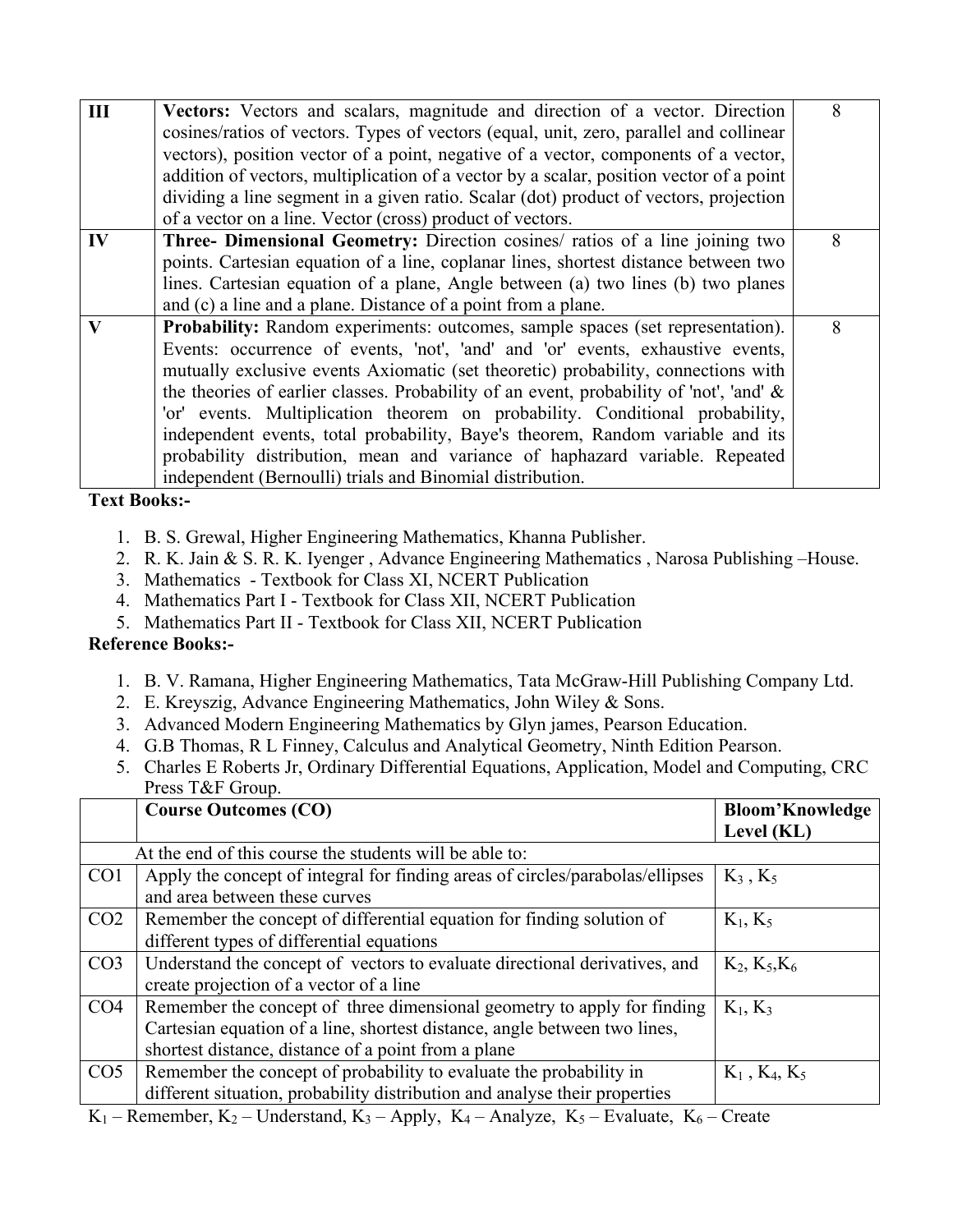#### **Evaluation methodology to be followed:**

- The evaluation and assessment plan consists of the following components:
- a. Class attendance and participation in class discussions etc.
- b. Quiz.
- c. Tutorials and assignments.
- d. Sessional examination.
- e. Final examination.

## **Award of Internal/External Marks:**

Assessment procedure will be as follows:

- 1. These will be comprehensive examinations held on-campus (Sessionals)
- 2. Quiz
	- a. Quiz will be of type multiple choice, fill-in-the-blanks or match the columns.
	- b. Quiz will be held periodically
- 3. Tutorials and Assignments
	- a. The assignments/home-works may be of multiple choice type or comprehensive type at least one assignment from each Module/Unit.
	- b. The grades and detailed solutions of assignments (of both types) will be accessible online after the submission deadline.
- 4. Final examinations.
	- a. These will be comprehensive external examinations held on-campus or off campus (External examination) on dates fixed by the Dr. APJ Abdul Kalam Technical University, Lucknow.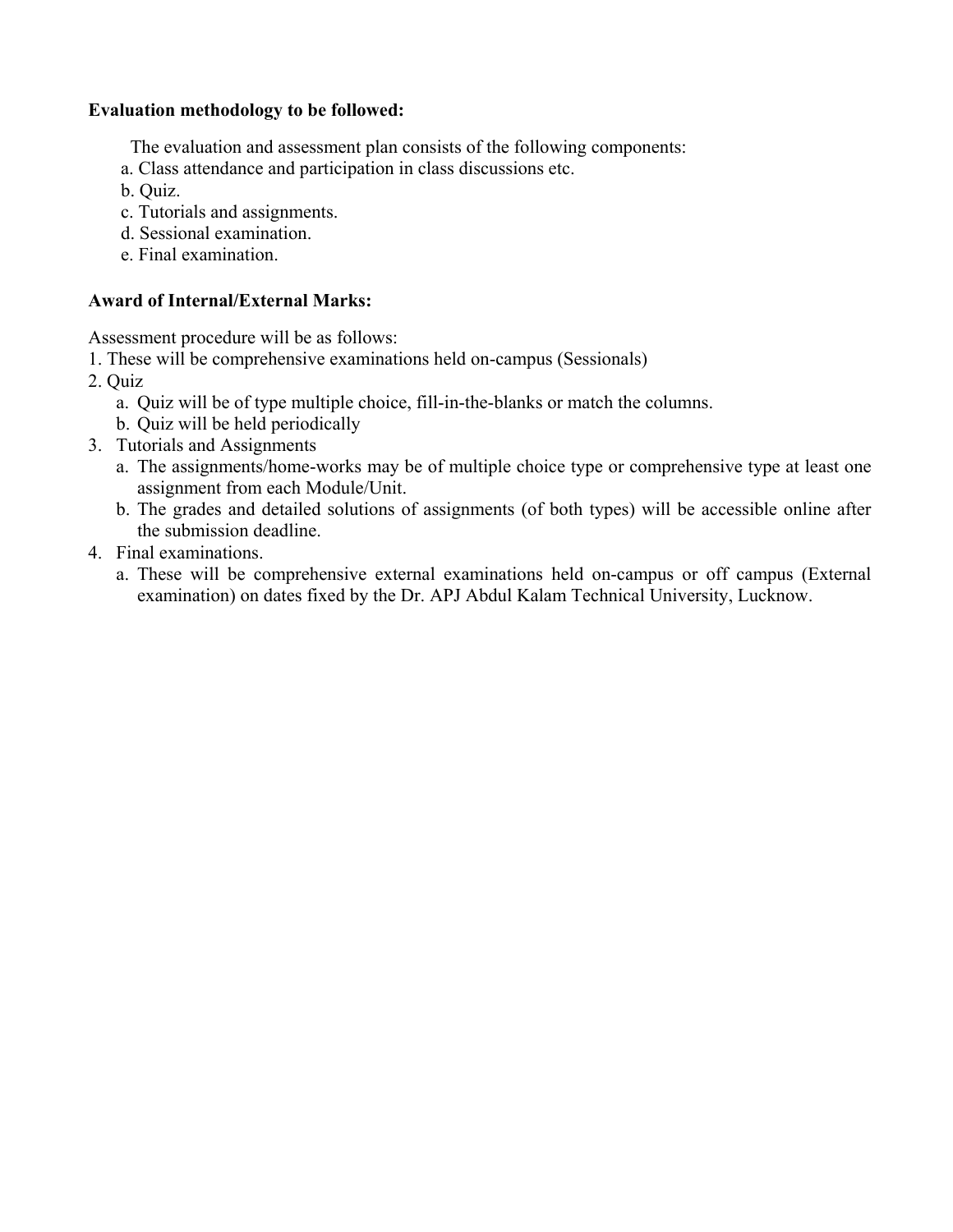|             | <b>KBT 202T</b><br>REMEDIAL BIOLOGY II<br>3L:1T:0P |                                                                                                                                                                                                                                                                                                                                            | <b>4 Credits</b> |                 |
|-------------|----------------------------------------------------|--------------------------------------------------------------------------------------------------------------------------------------------------------------------------------------------------------------------------------------------------------------------------------------------------------------------------------------------|------------------|-----------------|
|             |                                                    |                                                                                                                                                                                                                                                                                                                                            |                  |                 |
| Unit        |                                                    | <b>Topics</b>                                                                                                                                                                                                                                                                                                                              |                  | <b>Lectures</b> |
| Ι           |                                                    | Brief history of microbiology, Types of microorganisms, Basic idea of<br>domain bacteria, proteobacteria, non proteobacteria Gram - ve and Gram<br>+ve bacteria, lichens, algae, protozoa, helminthes, viral structures, viral<br>multiplication, Role of microorganisms in the production of industrial<br>chemicals and pharmaceuticals. |                  | 8               |
| $\rm{II}$   |                                                    | Functional Anatomy of Prokaryotic and Eukaryotic Cells: Size, shape, and<br>arrangement of bacterial cells. Structure and function of cells.                                                                                                                                                                                               |                  | 8               |
| III         | metabolism.                                        | Catabolic & anabolic reactions: enzymes, energy production and<br>carbohydrate metabolism. Lipid & protein catabolism, Energy production<br>mechanism, metabolic diversity & pathways of energy use. Integration of                                                                                                                        |                  | 8               |
| IV          |                                                    | Energy Utilization: Structure of mitochondria, cellular respiration,<br>relationship of carbohydrate metabolism to other compounds, Glycolysis,<br>formation of acetyl co-A, Kreb cycle, Electron Transport System and<br>Oxidative Phosphorylation, ATP, factors affecting respiration.                                                   |                  | 8               |
| $\mathbf V$ | of immunology, vaccines.                           | Reproductive health and human welfare: Population and birth control,<br>sexually transmitted diseases, infertility, Cancer and AIDS, Basic concepts                                                                                                                                                                                        |                  | 8               |

#### **Text Books:-**

- 1. Biology-Textbook of Class XI, NCERT Publication
- 2. Biology-Textbook of Class XII, NCERT Publication
- 3. Microbiology- Pelzar, Mcgraw- Hill Publishing Com. Ltd., 2002
- 4. An introduction to immunology by C.V. Rao, Narosa publishing house

#### **Reference Books:-**

- 1. Biology by Peter H Raven, George b Johnson, Kenneth A., Mason, Jonathan Losos, Susan Singer (McGraw Hill Publication)
- 2. General Microbiology: Stainier, Adelberq and Ingraham

#### **Course Outcomes:** At the end of this course students will demonstrate the ability to:

|                 | <b>Course Outcome (CO)</b>                               | Bloom's           |
|-----------------|----------------------------------------------------------|-------------------|
|                 |                                                          | Knowledge         |
|                 |                                                          | Level (KL)        |
|                 | At the end of this course, the students will be able to: |                   |
| CO <sub>1</sub> | To know the basic idea of Microbiology.                  | $K_2$ & $K_3$     |
| CO <sub>2</sub> | To Understand the functional Anatomy of Cells            | $K_1, K_3 \& K_5$ |
| CO <sub>3</sub> | To know the energy production mechanism                  | $K_2$ & $K_5$     |
| CO <sub>4</sub> | To understand the energy utilization.                    | $K_3$             |
| CO <sub>5</sub> | Reproductive health and human welfare                    | $K_3 \& K_5$      |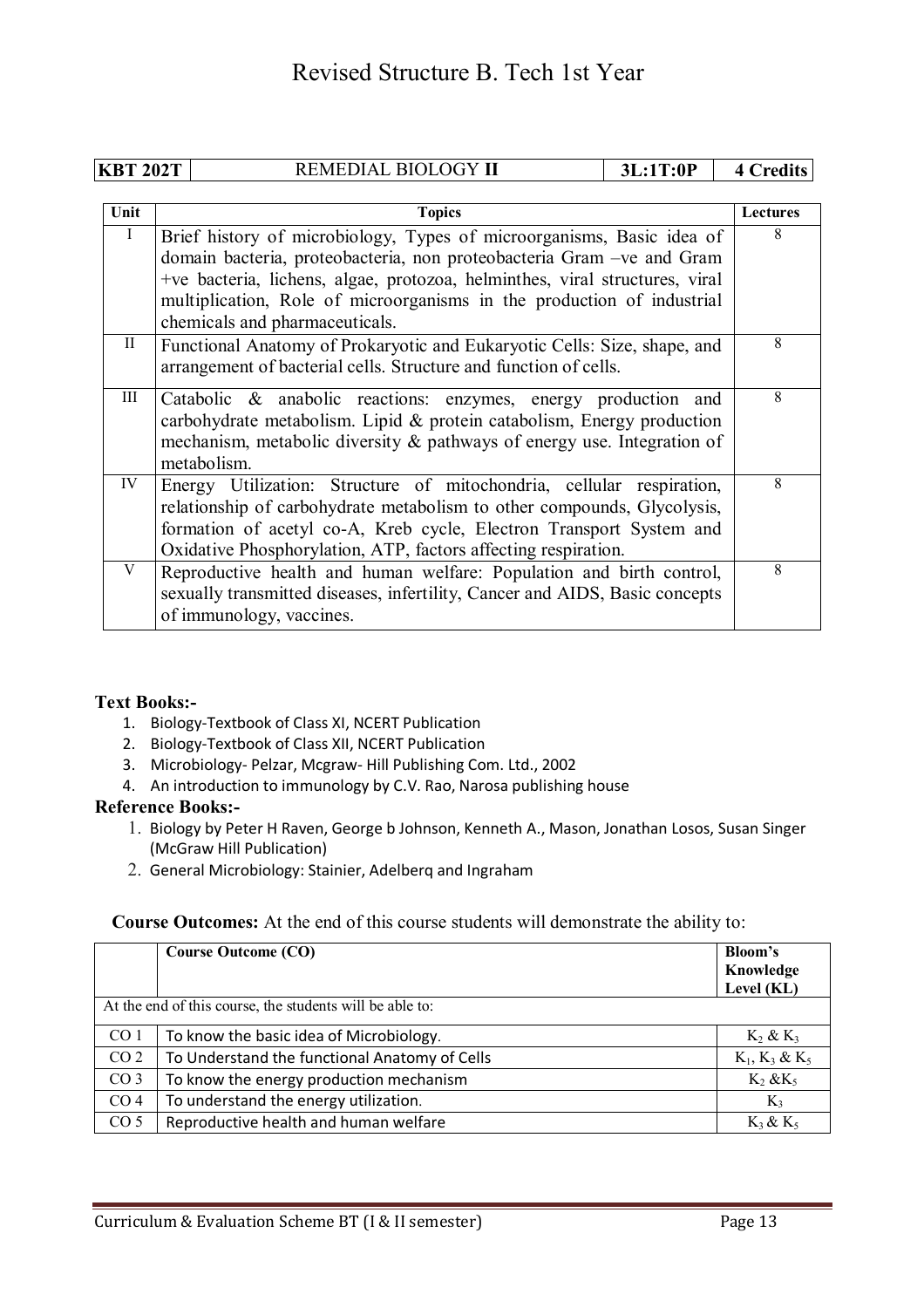| <b>KAS-151P</b><br><b>KAS-251P</b> | <b>PHYSICS LAB</b>                                                                                                                                                                                                                                   |                                                                                            | 0L:0T:2P | 1 Credit                  |
|------------------------------------|------------------------------------------------------------------------------------------------------------------------------------------------------------------------------------------------------------------------------------------------------|--------------------------------------------------------------------------------------------|----------|---------------------------|
|                                    |                                                                                                                                                                                                                                                      | <b>SUGGESTIVE LIST OF EXPERIMENTS:</b>                                                     |          |                           |
|                                    |                                                                                                                                                                                                                                                      | Group A                                                                                    |          |                           |
|                                    |                                                                                                                                                                                                                                                      | 1. To determine the wavelength of sodium light by Newton"s ring experiment.                |          |                           |
| 2.                                 | To determine the wavelength of different spectral lines of mercury light using plane<br>transmission grating.                                                                                                                                        |                                                                                            |          |                           |
|                                    |                                                                                                                                                                                                                                                      |                                                                                            |          |                           |
|                                    | 3. To determine the specific rotation of cane sugar solution using polarimeter.<br>4. To determine the focal length of the combination of two lenses separated by a<br>distance and verify the formula for the focal length of combination of lenses |                                                                                            |          |                           |
|                                    | 5. To measure attenuation in an optical fiber.                                                                                                                                                                                                       |                                                                                            |          |                           |
|                                    |                                                                                                                                                                                                                                                      | 6. To determine the wavelength of He-Ne laser light using single slit diffraction.         |          |                           |
| 7.                                 |                                                                                                                                                                                                                                                      | To study the polarization of light using He-Ne laser light.                                |          |                           |
|                                    |                                                                                                                                                                                                                                                      | 8. To determine the wavelength of sodium light with the help of Fresnel"s bi-prism.        |          |                           |
|                                    |                                                                                                                                                                                                                                                      | 9. To determine the coefficient of viscosity of a given liquid.                            |          |                           |
|                                    | 10. To determine the value of acceleration due to gravity (g) using compound pendulum.                                                                                                                                                               |                                                                                            |          |                           |
|                                    |                                                                                                                                                                                                                                                      | <b>Group B</b>                                                                             |          |                           |
|                                    |                                                                                                                                                                                                                                                      | 1. To determine the energy band gap of a given semiconductor material.                     |          |                           |
|                                    | 2. To study Hall Effect and determine Hall coefficient, carrier density and mobility of a                                                                                                                                                            |                                                                                            |          |                           |
|                                    | given semiconductor material using Hall effect setup.                                                                                                                                                                                                |                                                                                            |          |                           |
|                                    |                                                                                                                                                                                                                                                      | 3. To determine the variation of magnetic field with the distance along the axis of a      |          |                           |
|                                    |                                                                                                                                                                                                                                                      | current carrying coil and estimate the radius of the coil.                                 |          |                           |
|                                    | 4. To verify Stefan"s law by electric method.                                                                                                                                                                                                        |                                                                                            |          |                           |
|                                    |                                                                                                                                                                                                                                                      | 5. To determine resistance per unit length and specific resistance of a given              |          |                           |
|                                    | resistanceusing Carey Foster's Bridge.                                                                                                                                                                                                               |                                                                                            |          |                           |
|                                    | 6. To study the resonance condition of a series LCR circuit.<br>7. To determine the electrochemical equivalent (ECE) of copper.                                                                                                                      |                                                                                            |          |                           |
|                                    |                                                                                                                                                                                                                                                      |                                                                                            |          |                           |
|                                    |                                                                                                                                                                                                                                                      | 8. To calibrate the given ammeter and voltmeter by potentiometer.                          |          |                           |
|                                    | determine its hysteresis loss.                                                                                                                                                                                                                       | 9. To draw hysteresis (B-H curve) of a specimen in the form of a transformer and to        |          |                           |
|                                    | 10. To measure high resistance by leakage method.                                                                                                                                                                                                    |                                                                                            |          |                           |
|                                    |                                                                                                                                                                                                                                                      |                                                                                            |          |                           |
|                                    |                                                                                                                                                                                                                                                      | List of Experiments: Any ten experiments (at least four from each group) with virtual link |          |                           |
|                                    | <b>Group A</b>                                                                                                                                                                                                                                       | <b>Virtual Lab Link</b>                                                                    |          | <b>Alternate Lab Link</b> |

|                | Group A                                                                                                                     | <b>Virtual Lab Link</b>                                              | <b>Alternate Lab Link</b>                                                                                                        |
|----------------|-----------------------------------------------------------------------------------------------------------------------------|----------------------------------------------------------------------|----------------------------------------------------------------------------------------------------------------------------------|
|                | To determine the wavelength of<br>sodium light by Newton's ring<br>experiment.                                              | https://vlab.amrita.edu/?sub=1<br>$&$ brch=189 $&$ sim=335 $&$ cnt=1 | http://vlabs.iitb.ac.in/vlabs-<br>dev/labs/mit bootcamp/engg physics<br>/labs/exp1/simulation/simulator4.htm<br>$12$ medium= $1$ |
| 2              | To determine the wavelength of different<br>spectral lines of mercury light using<br>plane transmission grating.            | http://vlab.amrita.edu/?sub=1<br>&brch= $281$ ∼= $334$ &cnt= $1$     |                                                                                                                                  |
| 3              | To determine the specific rotation of<br>cane sugar solution using polarimeter                                              |                                                                      | http://vlabs.iitb.ac.in/vlabs-<br>dev/labs/physics-basics/labs/cane-<br>sugar-rotation-iitk/simulation.html                      |
| $\overline{4}$ | To determine the focal length of the<br>combination of two lenses separated by a<br>distance and verify the formula for the |                                                                      | http://vlabs.iitb.ac.in/vlabs-<br>dev/labs/physics-basics/labs/focal-<br>length-measurement-                                     |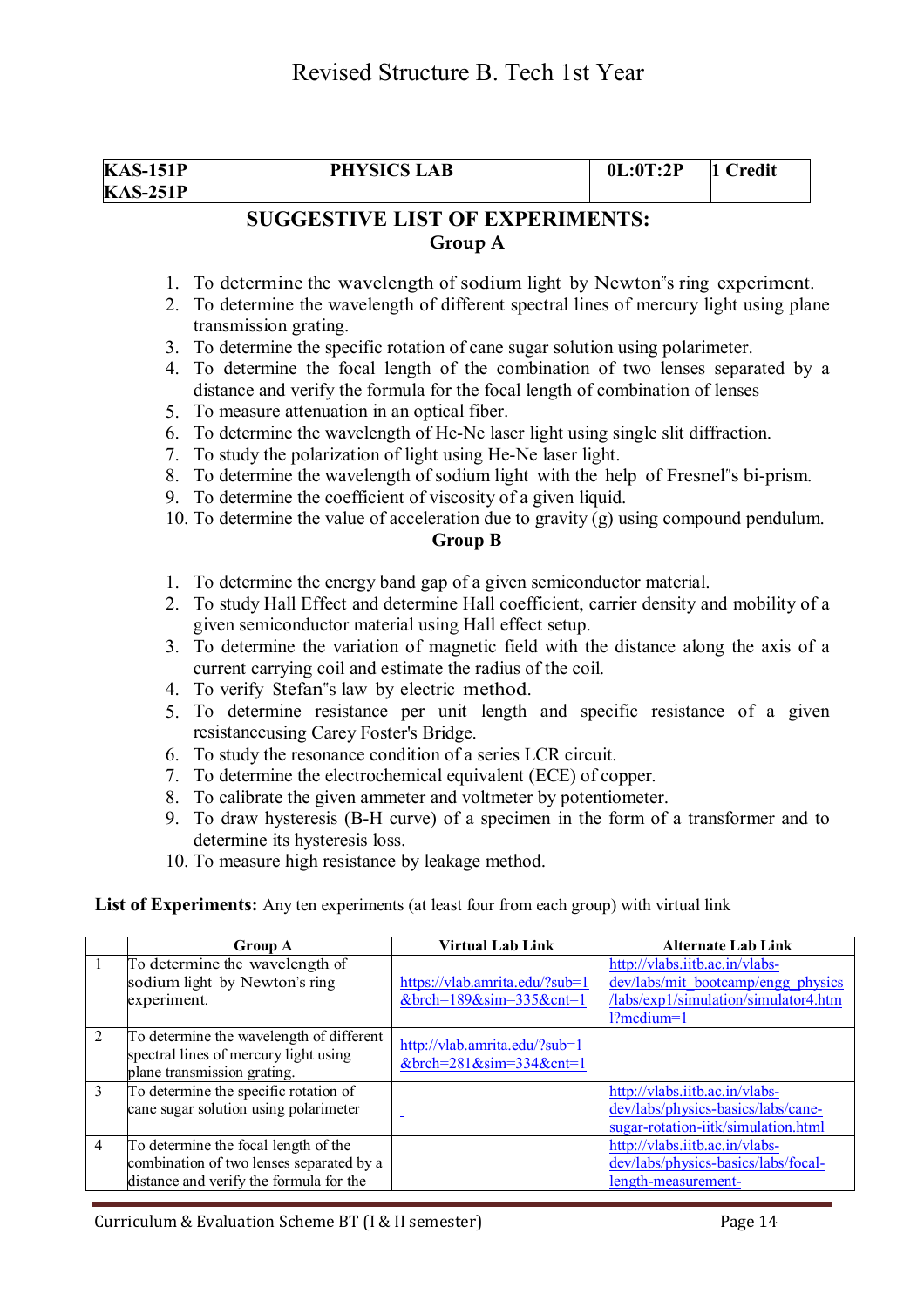|                | focal length of combination of lenses.                                             |                                                                                  | iitk/simulation.html                                        |
|----------------|------------------------------------------------------------------------------------|----------------------------------------------------------------------------------|-------------------------------------------------------------|
| $\overline{5}$ | To measure attenuation in an optical                                               |                                                                                  | http://vlabs.iitb.ac.in/vlabs-                              |
|                | fiber.                                                                             | http://vlab.amrita.edu/index.ph<br>$p?sub=59$ &brch=269∼=13                      | dev/labs/physics-                                           |
|                |                                                                                    | 69&cnt=2873                                                                      | basics/labs/numerical-aperture-                             |
|                |                                                                                    |                                                                                  | measurement-iitk/simulation.html                            |
| 6              | To determine the wavelength of He-Ne<br>laser light using single slit diffraction. | http://vlab.amrita.edu/index.ph<br>$p/index.php?sub=1&brch=189$<br>$∼=334&cnt=1$ | https://youtu.be/0qIN2qHCvvs (Laser<br>diffraction grating) |
| $\overline{7}$ | To study the polarization of light using                                           |                                                                                  | http://vlabs.iitb.ac.in/vlabs-                              |
|                | He-Ne laser light.                                                                 |                                                                                  | dev/labs/physics-basics/labs/he-ne-                         |
|                |                                                                                    |                                                                                  | laser-polarization-                                         |
|                |                                                                                    |                                                                                  | iitk/simulation.html                                        |
| 8              | To determine the wavelength of sodium                                              | http://vlabs.iitb.ac.in/vlabs-                                                   |                                                             |
|                | light with the help of Fresnel's bi-                                               | dev/labs/physics-                                                                |                                                             |
|                | prism                                                                              | basics/labs/fresnel-biprism-                                                     |                                                             |
|                |                                                                                    | iitk/simulation.html                                                             |                                                             |
| 9              | To determine the coefficient of viscosity                                          | https://amrita.olabs.edu.in/?su                                                  |                                                             |
|                | of a given liquid.                                                                 | $b=1$ &brch=5∼=225&cnt=                                                          |                                                             |
|                | To determine the value of acceleration                                             |                                                                                  |                                                             |
| 10             | due to gravity (g) using compound                                                  | http://vlab.amrita.edu/?sub=1                                                    |                                                             |
|                | pendulum.                                                                          | $&\text{broh=280}$ ∼=210&cnt=2                                                   |                                                             |
|                | $Group\overline{B}$                                                                |                                                                                  |                                                             |
| $\mathbf{1}$   | To determine the energy band gap of a                                              | http://vlabs.iitb.ac.in/vlabs-                                                   |                                                             |
|                | given semiconductor material.                                                      | dev/labs/physics-                                                                | http://vlabs.iitb.ac.in/vlabs-                              |
|                |                                                                                    | basics/labs/energy-band-gap-                                                     | dev/labs/physics-basics/labs/energy-                        |
|                |                                                                                    | iitk/simulation.html                                                             | band-gap-iitk/simulation.html                               |
| $\overline{2}$ | To study Hall effect and determine Hall                                            |                                                                                  |                                                             |
|                | coefficient, carrier density and mobility                                          | https://vlab.amrita.edu/?sub=1                                                   | https://youtu.be/lUugrqMOY7E (Hall                          |
|                | of a given semiconductor material using                                            | &brch= $282$ ∼= $879$ &cnt=1                                                     | Effect)                                                     |
|                | Hall effect setup.                                                                 |                                                                                  |                                                             |
| $\overline{3}$ | To determine the variation of magnetic                                             |                                                                                  | https://youtu.be/v2B0QyW8XJ0                                |
|                | field with the distance along the axis of a                                        | http://vlab.amrita.edu/?sub=1                                                    | (Variation of Magnetic Field along                          |
|                | current carrying coil and estimate the                                             | &brch= $192$ ∼= $972$ &cnt=1                                                     | the axis of circular coil carrying                          |
|                | radius of the coil.                                                                |                                                                                  | current)                                                    |
| $\overline{4}$ | To verify Stefan's law by electric<br>method                                       | http://vlabs.iitb.ac.in/vlabs-<br>dev/vlab bootcamp/bootcamp                     | https://youtu.be/gyFQ31s-bAw(                               |
|                |                                                                                    | /vlabs recbanda/labs/exp1/ind                                                    | Stefans law verification)                                   |
|                |                                                                                    | ex.html                                                                          |                                                             |
| $\overline{5}$ | To determine resistance per unit length                                            |                                                                                  |                                                             |
|                | and specific resistance of a given                                                 | https://vlab.amrita.edu/?sub=1                                                   | http://vlabs.iitb.ac.in/vlabs-                              |
|                | resistance using Carey Foster's Bridge.                                            | $&$ brch=192 $&$ sim=346 $&$ cnt=1                                               | dev/labs/physics-basics/labs/carey-                         |
|                |                                                                                    |                                                                                  | foster-bridge-iitk/simulation.html                          |
| 6              | To study the resonance condition of a                                              | https://vlab.amrita.edu/?sub=1                                                   |                                                             |
|                | series LCR circuit.                                                                | $&$ brch=75 $&$ sim=330 $&$ cnt=1                                                |                                                             |
| $\tau$         | To determine the electrochemical                                                   | http://learnphysics-                                                             |                                                             |
|                | equivalent (ECE) of copper.                                                        | dhruv.blogspot.com/2015/03/c                                                     | $https://youtu.be/drV2nbDjR1k (ECE$                         |
|                |                                                                                    | opper-voltameter-to-                                                             | of Copper experiment)                                       |
|                |                                                                                    | determine-electro.html                                                           |                                                             |
| 8              | To calibrate the given ammeter and<br>voltmeter by potentiometer.                  |                                                                                  |                                                             |
| 9              | To draw hysteresis (B-H curve) of a                                                |                                                                                  |                                                             |
|                | specimen in the form of a transformer                                              |                                                                                  |                                                             |
|                | and to determine its hysteresis loss.                                              |                                                                                  |                                                             |
| 10             | To measure high resistance by leakage                                              | http://vlabs.iitb.ac.in/vlabs-                                                   |                                                             |
|                | method                                                                             | dev/labs/physics-                                                                |                                                             |
|                |                                                                                    | basics/labs/carey-foster-                                                        |                                                             |
|                |                                                                                    | bridge-iitk/simulation.html                                                      |                                                             |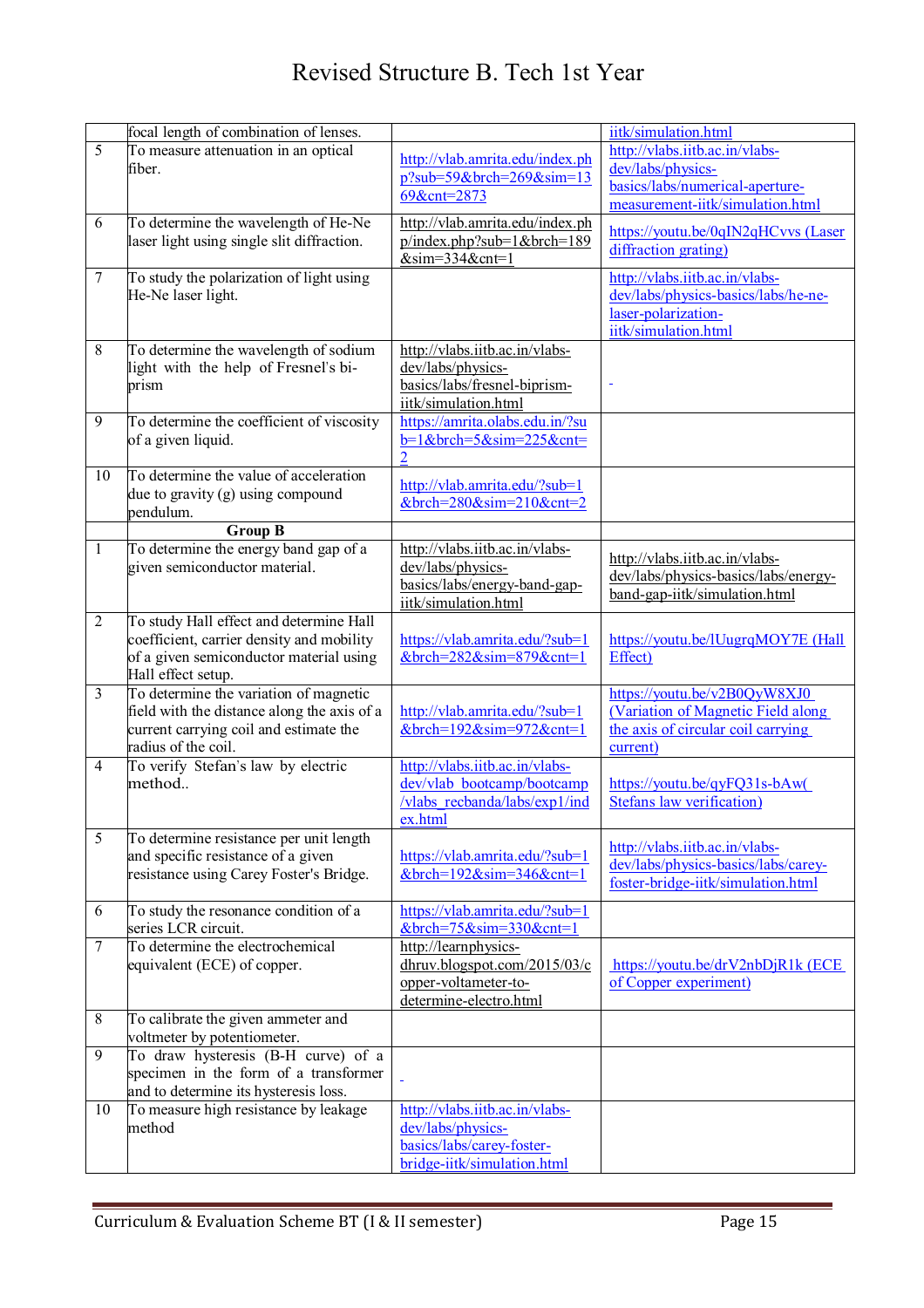## **Reference Books**

- 1. Practical Physics- K. K. Dey & B. N. Dutta (Kalyani Publishers New Delhi)
- 2. Engineering Physics-Theory and Practical- Katiyar & Pandey (Wiley India)
- 3. Engineering Physics Practical- S K Gupta ( KrishnaPrakashan Meerut)

## **Course Outcomes:**

- 1. To determine the wavelength of sodium light by Newton"s ring experiment
- 2. To determine the wavelength of sodium light with the help of Fresnel"s bi-prism
- 3. To determine the variation of magnetic field with the distance along the axis of a current carrying coil and estimate the radius of the coil.
- 4. To draw hysteresis (B-H curve) of a specimen in the form of a transformer and to determine its hysteresis loss.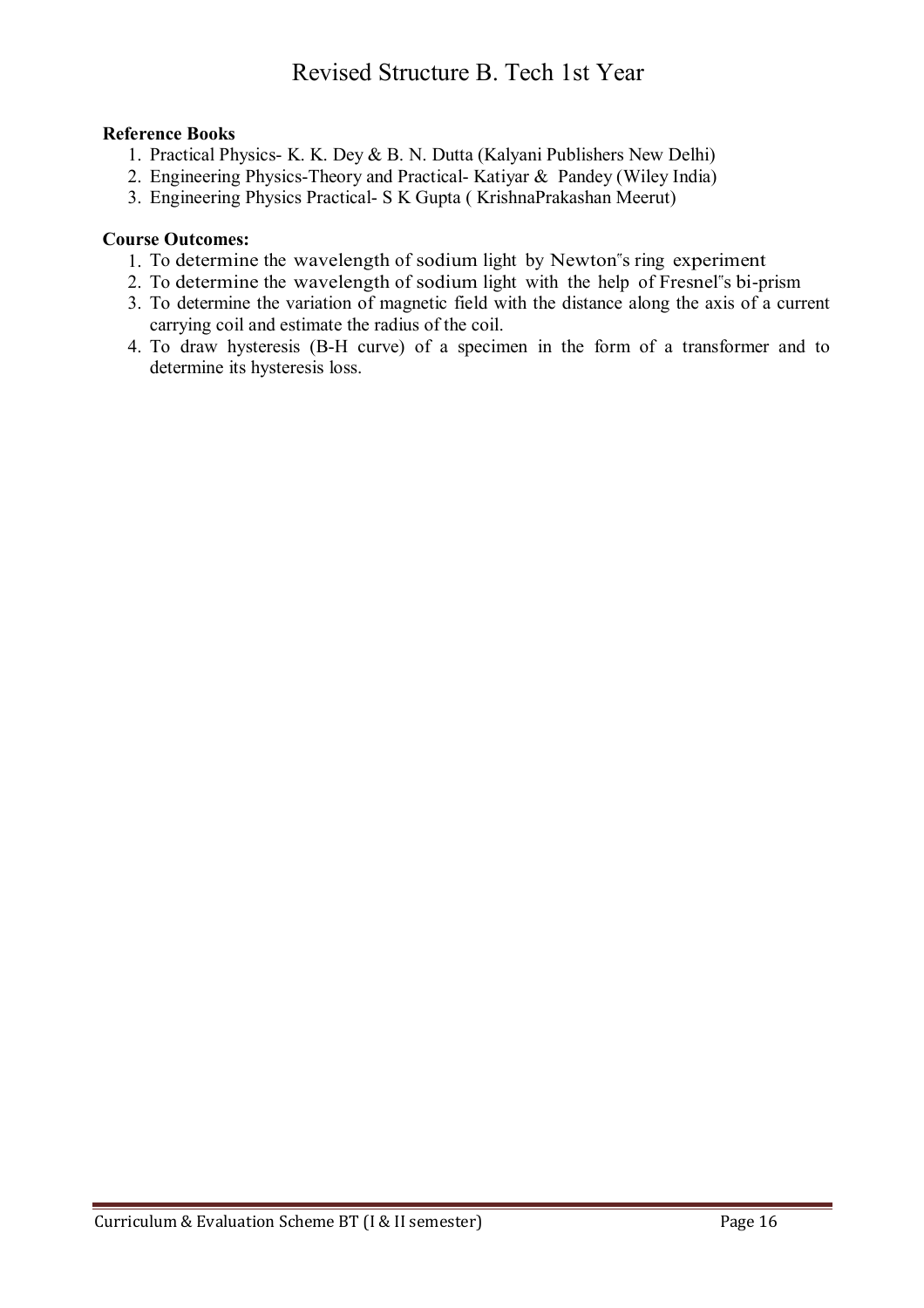| <b>KAS-152P</b> | <b>CHEMISTRY LAB</b> | 0L:0T:2P | 1 Credit |
|-----------------|----------------------|----------|----------|
| $KAS-252P$      |                      |          |          |

# **SUGGESTIVE LIST OF EXPERIMENTS:**

#### **LIST OF EXPERIMENTS**

- 1. Determination of alkalinity in the given water sample.
- 2. Determination of temporary and permanent hardness in water sample using EDTA.
- 3. Determination of iron content in the given solution by Mohr's method.
- 4. Determination of viscosity of given liquid.
- 5. Determination of surface tension of given liquid.
- 6. Determination of chloride content in water sample.
- 7. Determination of available chlorine in bleaching powder.
- 8. Determination of pH by pH-metric titration.
- 9. Preparation of Phenol-formaldehyde and Urea-formaldehyde resin.
- 10. Determination of Cell constant and conductance of a solution.
- 11. Determination of rate constant of hydrolysis of esters.
- 12. Verification of Beer's law.

**List of Experiments:** Any ten experiments with virtual link

| <b>SN</b>      | <b>Lab Practical</b>                                                                | <b>Virtual Lab Link</b>                                                                                                                  |
|----------------|-------------------------------------------------------------------------------------|------------------------------------------------------------------------------------------------------------------------------------------|
| 1              | Determination of alkalinity in the<br>given water sample.                           | https://vlab.amrita.edu/?sub= $2&$ brch= $193&sim=15$<br>48&cnt=1                                                                        |
| $\overline{2}$ | Determination of temporary and<br>permanent hardness in water sample<br>using EDTA. | http://vlabs.iitb.ac.in/vlabs-<br>dev/labs/nitk_labs/Environmental_Engineering_1/l<br>abs/determination-of-hardness-nitk/simulation.html |
| 3              | Determination of iron content in the<br>given solution by Mohr's method.            | https://vlab.amrita.edu/?sub= $2&b$ rch= $193&sim=35$<br>$2&$ cnt=1                                                                      |
| $\overline{4}$ | Determination of viscosity of given<br>liquid.                                      | http://vlab.amrita.edu/?sub=3&brch=190∼=339<br>$&$ cnt=1                                                                                 |
| 5              | Determination of surface tension of<br>given liquid.                                | https://amrita.olabs.edu.in/?sub=1&brch=5∼=2<br>24&cnt=7                                                                                 |
| 6              | Determination of chloride content in<br>water sample.                               | http://vlabs.iitb.ac.in/vlabs-<br>dev/labs/nitk labs/Environmental Engineering 1/1<br>abs/determination-of-hardness-nitk/index.html      |